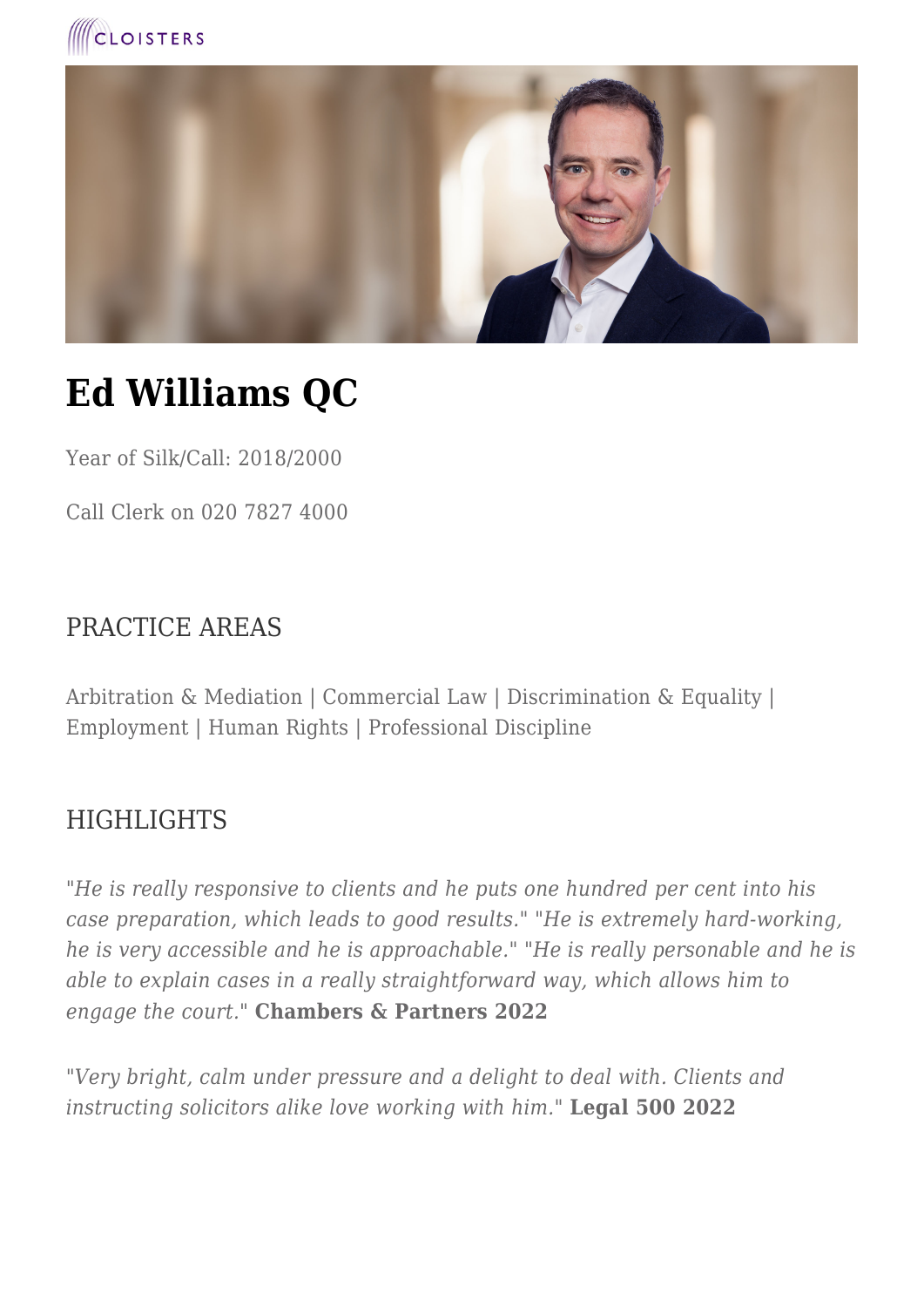### **OVERVIEW**

Ed Williams QC has a stellar appellate and multi-day trial practice in employment related commercial and discrimination law, as well as an expanding Judicial Review practice.

He is named by the Legal 500, Chambers and Partners, Who's Who Legal and Legal Experts as a leader in his field.

Ed receives instructions from a wide range of clients, including individuals, large national and multinational companies including investment and high street banks, trade unions, national and local broadcasters, local and police authorities, housing associations, universities, schools and FE colleges, charities and nation states.

Ed has been instructed in a number of high profile and significant cases in the Court of Appeal, High Court, EAT and Employment Tribunal as well as in internal investigations involving breaches of the Senior Managers Regime and the Financial Services and Markets Act. He is also an experienced disciplinary and appeal chair for financial institutions and Universities, including Oxbridge colleges.

Recent work includes:

• Acting for care workers in their Judicial review challenge of the mandatory vaccination requirement for their continued employment.

• Acting for the Claimant in one of the most valuable High Court share option claims for an individual worth in excess of £40 million.

• Chairing a grievance appeal for a US Bank around allegations of sexual harassment against an FCA regulated person and whether the Senior Managers Regime was engaged.

• Acting for one of the Birmingham schools named in Operation Trojan Horse as being subject to an alleged Islamist takeover.

• Acting for 250 former IBM employees bringing claims for age discrimination and constructive dismissal arising out of changes made to their pensions "Project Waltz".

• Acting for a senior Coutts Banker in a breach of confidence and Data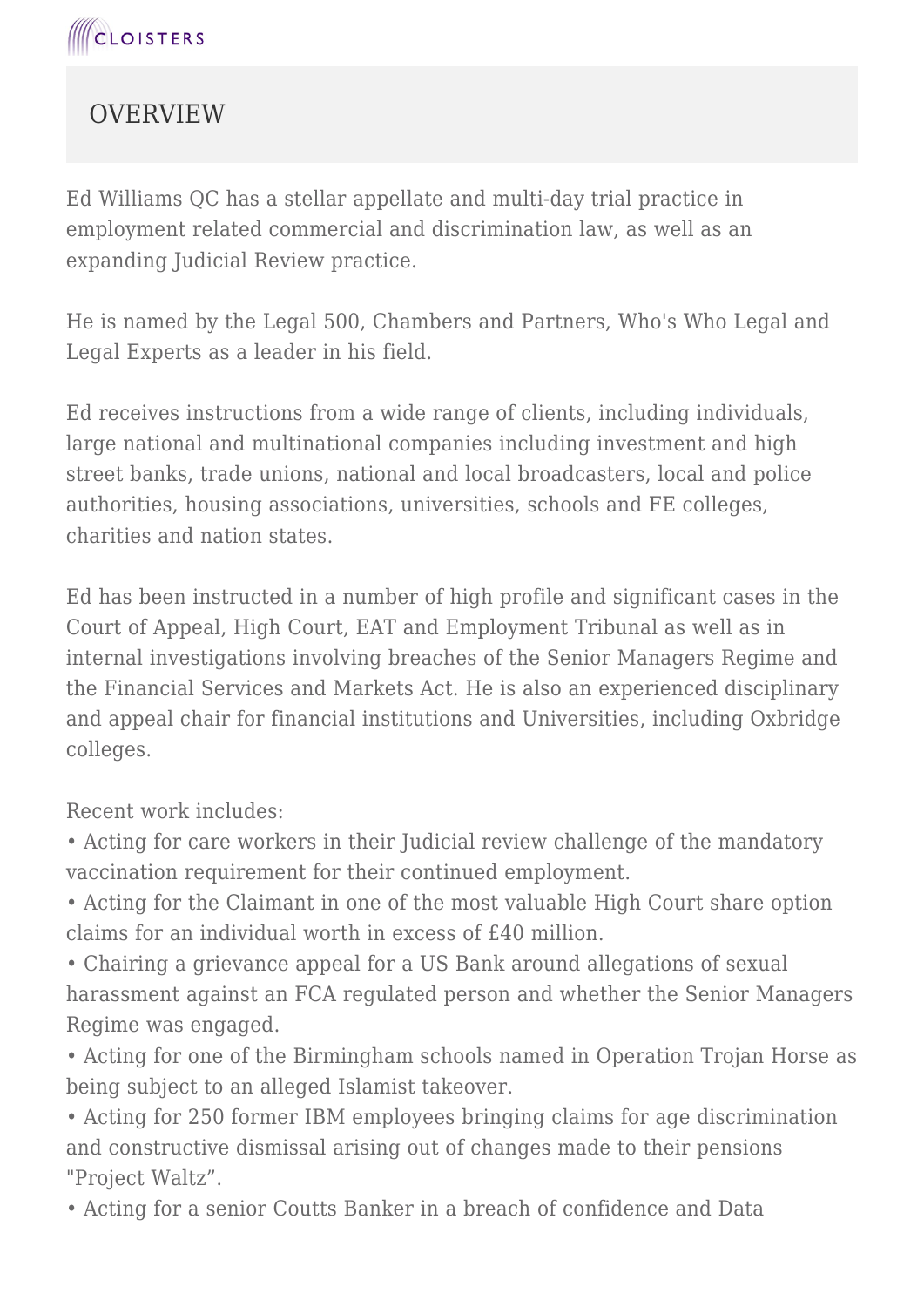Protection claim in the High Court.

Additionally, he has a number of notable cases that are reported in the law journals:

• R. (on the application of Peters) v Secretary of State for Health and Social Care [2021] EWHC 3182 (Admin) | [2021] 11 WLUK 387

• Henderson v GMB [2017] IRLR 340, CA (left wing democratic socialism as a protected belief.)

• Rabess v London Fire Brigade Authority [2017] IRLR, CA (whether calculating time limits for unfair dismissal should be the same as in wrongful dismissal).

• Sandle v Adecco UK Ltd [2016] IRLR 941, EAT (dismissal by omission of an agency worker).

• Hyde Housing Association v Layton [2016] ICR 261, EAT (application of TUPE to joint and several employment.

• Smania v Standard Chartered [2015] ICR 436, EAT (the international jurisdiction of whistleblowing and its interplay with the EU Charter, the European Convention and the Brussels and Rome Conventions.)

• Camurat v Thurrock Borough Council [2014] EWHC 2482, QB, [2015] ELR 1 (whether ex-employers owe any city of care when making safeguarding disclosures).

• Moran v Ideal Cleaning and Celanese [2014] ICR 442, EAT (the meaning of the word "temporary" in European and UK law for agency workers).

Ed acts as a Mediator, who is praised for bringing his calm, authoritative and pragmatic style. Along with the former Prime Minister of Australia, Julia Gillard and former No 10 Chief of Staff and conflict negotiator, Jonathan Powell, Ed has co-founded, *[Datrys](https://datrysoutcomes.com/)*

(Welsh for resolution), which mediates large scale legal disputes that have a political element to them (www.datrysoutcomes.com).

He conducts complex internal investigations including those involving FCA regulated organisations as well as chairing disciplinary and appeal hearings.

Ed appears as an expert in employment related matters in other jurisdictions, including in criminal trials.

He also advises regulated bodies, banks and individuals across a broad spectrum of financial service matters, including the applicability of sexual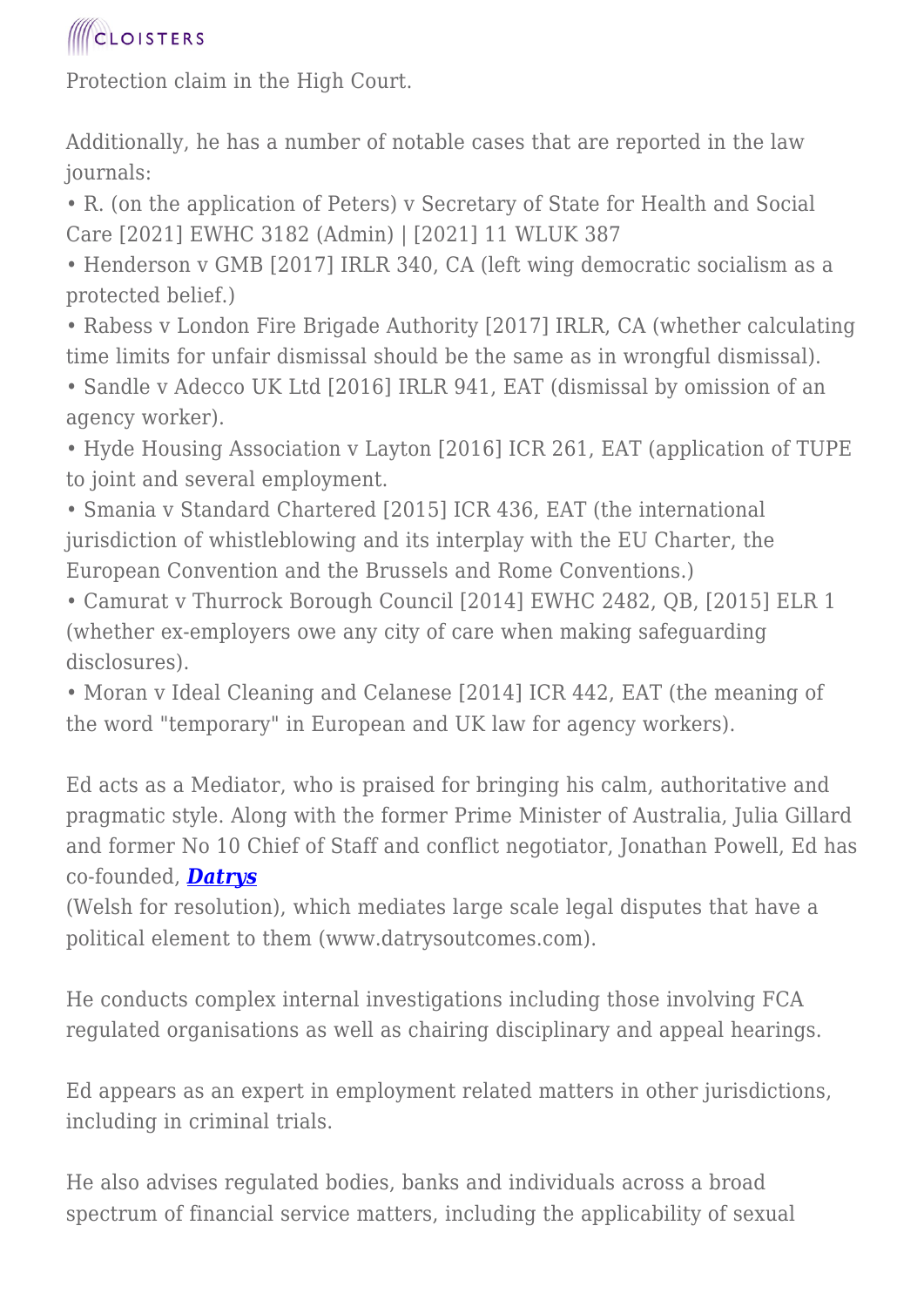

harassment and bullying to the Financial Services and Markets Act.

Ed is one of the co-founders and Directors of the only number 1 ranked witness preparation company, *[Assurety](https://www.cloisters.com/www.assuretytraining.com)* which helps witnesses perform to the best of their ability in Court.

He is also a co-founder of *[Cricket Without Boundaries](https://www.cloisters.com/www.cricketwithoutboundaries.com)*

, a charity that uses cricket as a vehicle for delivering health and social messages in sub-Saharan Africa. Since its formation in 2005 it has become one of the world's leading cricket development charities.

### REFERENCES

**Chambers & Partners 2022:** "He is really responsive to clients and he puts one hundred per cent into his case preparation, which leads to good results." "He is extremely hard-working, he is very accessible and he is approachable." "He is really personable and he is able to explain cases in a really straightforward way, which allows him to engage the court."

**Legal 500 2022:** "Very bright, calm under pressure and a delight to deal with. Clients and instructing solicitors alike love working with him."

**Chambers & Partners 2021:** "He's unflappable, hard-working and extremely bright." "He is so down-to-earth and accomplished he makes everyone feel at ease; he's exceptional."

**Chambers & Partners 2020:** "He's a very bright lawyer who is very considered and excellent at putting clients at ease." "On the ball and hardworking. He's approachable and is a real team player."

**Legal 500 2020:** "Relates to clients well and is excellent at acting for vulnerable individuals."

**Chambers and Partners 2019:** "Skilled employment and discrimination law practitioner who is often instructed in appellate cases. He acts for employers and employees from a range of sectors including finance and education." "He is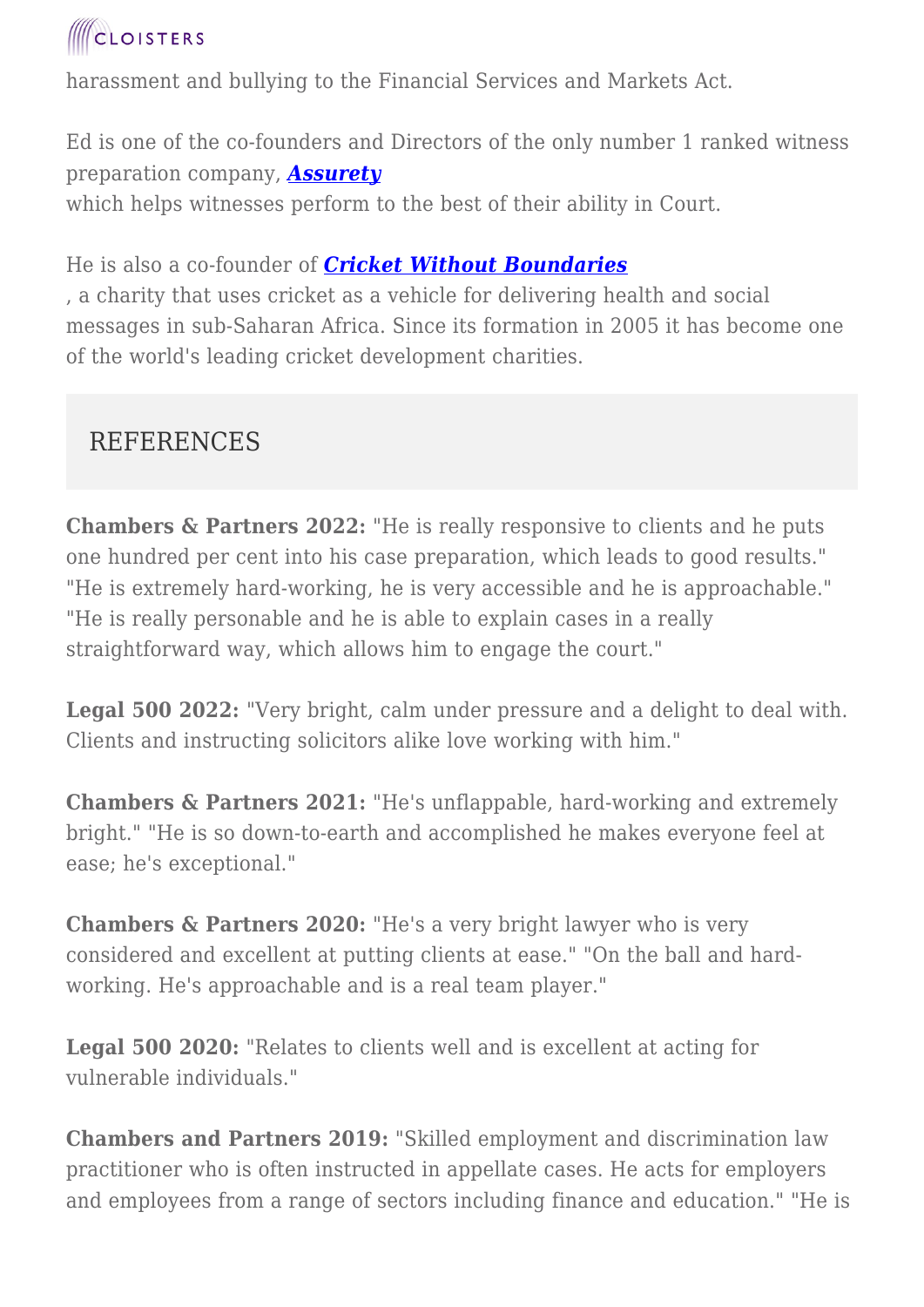bright and provides exceptional client care. His good preparation invariably leads to good results." "Very diligent, calm and a great team player. He has an excellent knowledge of the law and is client-focused."

**Legal 500 2019:** "A strong advocate who provides clear and concise advice."

**Chambers and Partners 2018:** "Very thorough. He shows outstanding commitment to his clients success."

**Legal 500 2017:** "an excellent all-round lawyer with an unflappable and calm manner."

**Chambers and Partners 2017:** Skilled employment and discrimination law practitioner who is often instructed in appellate cases by public bodies and clients from the banking and education sectors. Clients are keen to highlight his masterful advocacy style."He is very thorough and shows outstanding commitment to the client's success." "He is very good, especially his skeleton arguments and his cross-examinations."

**Legal 500 2017:** "An excellent all-round lawyer with an unflappable and calm manner."

**Legal 500 2016:** "His employment law knowledge is excellent and he is a great resource in litigation."

**Chambers and Partners 2016:** "Rated very highly for the service that he provides to clients of all kinds, from major private companies to individual plaintiffs. His advocacy is also highlighted as a key strength." "A strong advocate, who is client-friendly and approachable." "He provides very through and well-reasoned advice."

**Chambers and Partners 2015:** "Very diligent and extremely bright."

**Legal 500 2014:** "An employment law barrister expert at handling complex discrimination cases, who impresses peers through his diligence and courtroom performances."

**Chambers and Partners 2014:** "He's very strong on discrimination issues and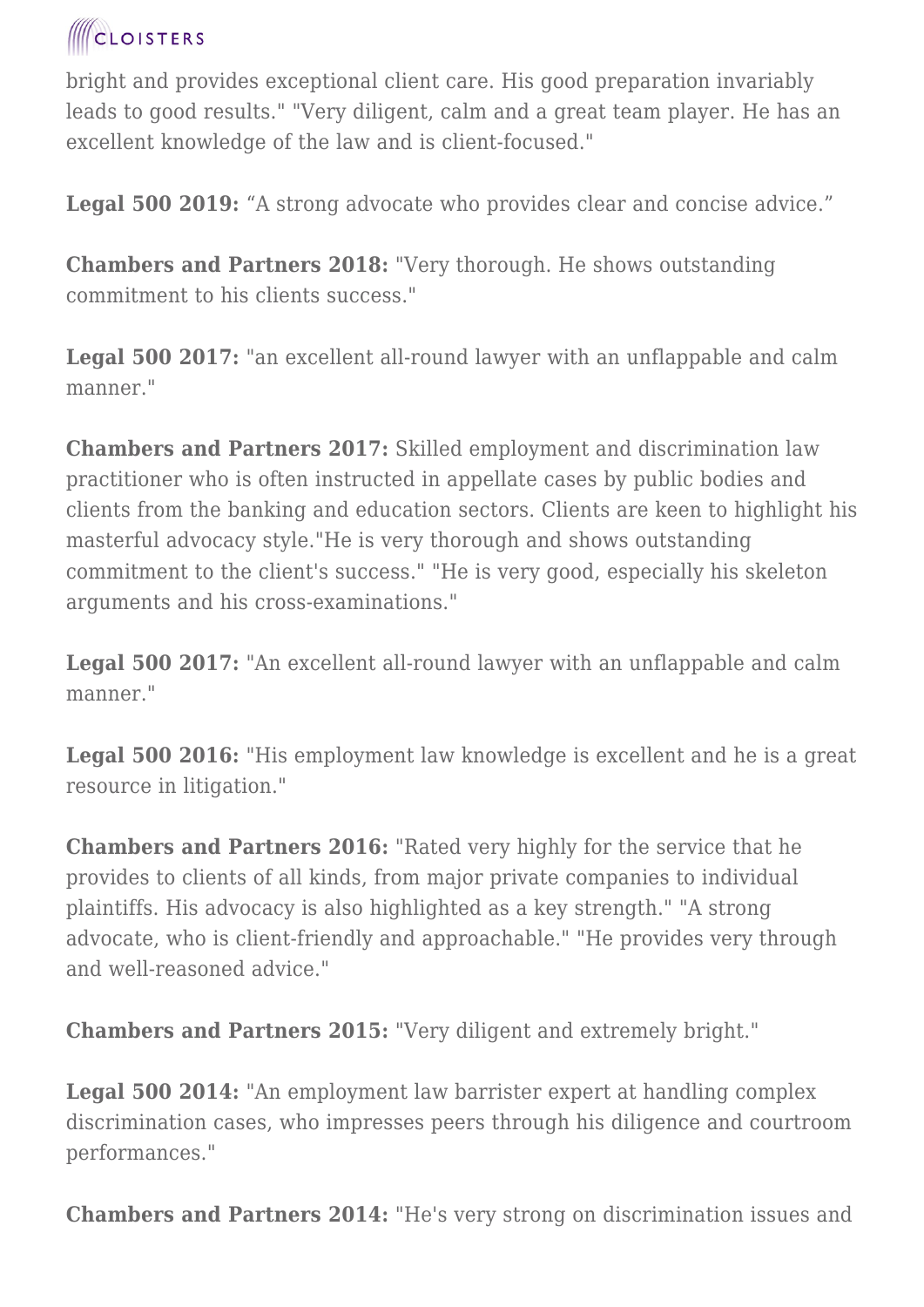we'd implicitly trust him to deal with matters in that area." "His manner with opposition witnesses is charming, although he remains steely and determined to expose any holes in the opposition's case."

### APPOINTMENTS AND MEMBERSHIPS

Member of Industrial Law Society

Member of Employment Lawyers Association

Member of Employment Law Barristers Association

Member of the International Bar Association Human Rights Institute

Accredited Mediator

Ed has been a visiting human rights lecturer at Nottingham Law School

Ed is currently a member of the College of Law's higher rights teaching panel. He also teaches civil litigation courses (run by the College of Law) at city law firms.

#### CHARITY WORK

Ed is a co-founder and trustee of 'Cricket Without Boundaries' - a charity dedicated to using cricket to raise awareness of HIV/AIDS and bridging ethnic divisions in Africa (www.cricketwithoutboundaries.com).

### PUBLICATIONS AND TRAINING

Ed is co-author of the chapter on Employment Tribunal Procedure and the Dispute Resolution Regulations in Sweet and Maxwell's Discrimination Law for Employment Lawyers.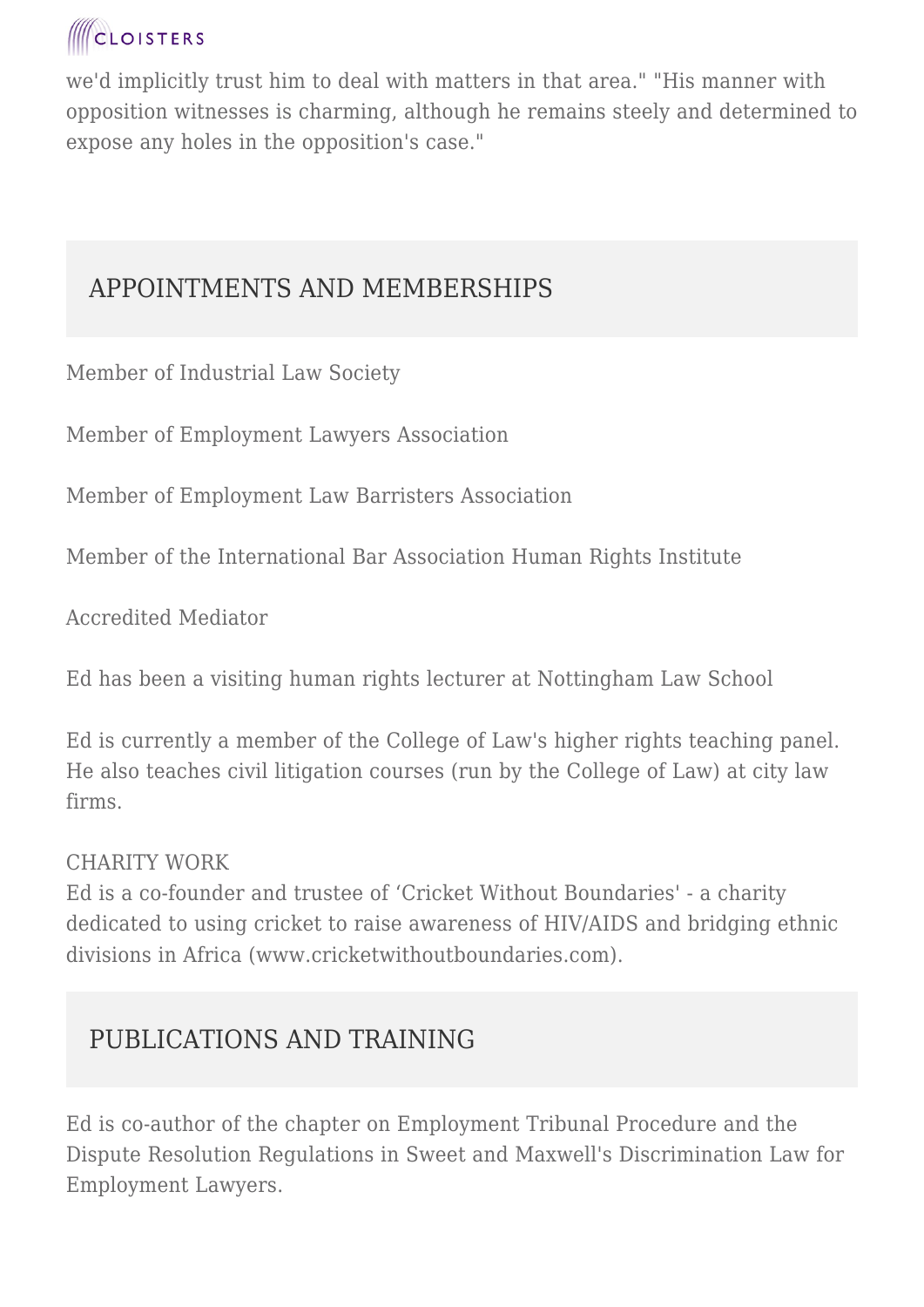

Ed regularly writes for national media on issues ranging from industrial disputes to race discrimination.

### QUALIFICATIONS

BA Nottingham

### HIGHLIGHT CASES

• R. (on the application of Peters) v Secretary of State for Health and Social Care [2021] EWHC 3182 (Admin) | [2021] 11 WLUK 387: a Judicial review challenge to the Government's mandatory Covid vaccination requirement for care home workers.

• University College London v Brown [2021] IRLR 200, EAT: the first appellate case to consider the degree of protection offered to a Trade Union official when using work email communications to exercise Trade Union freedom.

• Henderson v GMB [2017] IRLR 340, CA; [2015] IRLR 451, EAT: whether left wing democratic socialism is a protected belief under EA 2010.

• Rabess v London Fire and Emergency Planning Authority [2017] IRLR 147, CA: whether calculating time limits for unfair dismissal should be governed by the common law (as per Societe Generale v Geys) or by statute.

• Sandle v Adecco UK Ltd [2016] IRLR 941, EAT: whether there can be a dismissal by omission in relation to an agency worker.

• Hyde Housing Association v Layton [2016] ICR 261, [2016] IRLR 107, EAT: whether there can be a TUPE transfer from sole to joint employment where the transferor is one of the joint and several employers post transfer

• Smania v Standard Chartered Bank [2015] ICR 436, [2015] IRLR 271, EAT: whether jurisdictional bar for whistleblowing should be set at lower level than